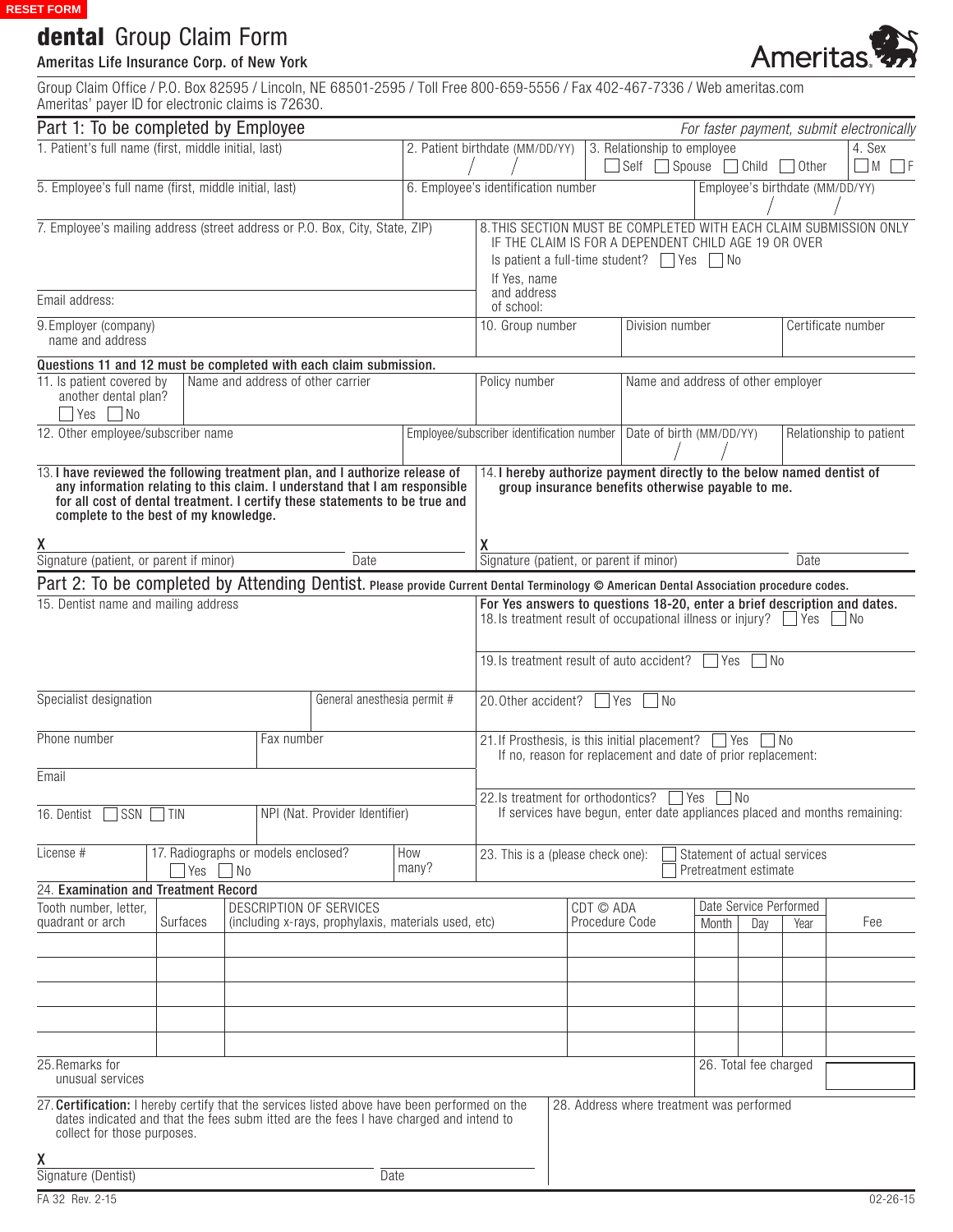# tips to speed claims processing

# Part 1 – Employee

Missing or incomplete information will slow down claims processing. To avoid this, please be sure to include:

#### #2 Patient birthdate

Helps identify an insured and determine dependent eligibility.

#### #6 Employee's identification number

This is the most important identifier for the plan member.

#### #8 Student status

Because this information often changes, it is required on every claim for dependents age 19 years and older.

#### #11 and #12 Coordination of benefits for dental

The "No" box under #11 should be checked if no other dental coverage exists. If there is other dental coverage, the additional information requested is necessary for coordination of benefits. This information is required on every claim.

### Part 2 – Dentist

Some dental claims require dental consultant review for accurate processing. To help expedite the claims process, please be sure to include:

#### #16 National Provider Identifier

There are two types of NPI. Type 1 is for individual providers who operate independently. Type 2 is for health care providers such as group practices or corporations including incorporated dental practices. Type 2 organization providers may want their individual provider employees to have Type 1 NPIs to distinguish them individually.

#### #17 and #24 Supporting Documentation

In addition to the following list, narratives or photos also may be submitted. Documents should be dated and legible. Original radiographs will be returned. Please label duplicate films left and right. All supporting documentation should be current within one year. Procedure codes listed are based on CDT © ADA.

- Pre-operative radiographs for D2510-D2664, D6600-D6634, D2710-D2794, D6710-D6794, D6205-D6252, D2950, D6973, D2952-D2954, D6970-D6972, D2960-D2962, D3346-D3348, D3351-D3353 and D6010.
- Pre-operative radiographs and legible surgical notes for D7210-D7241.
- Legible surgical notes only for D7310-D7321.
- Numerical 6-point periodontal charting for D4210-D4211, D4240-D4241, D4341-D4342 and D4381.

#### #21 Prosthesis - Initial or Replacement

Required for crowns, onlays, bridges and partial or complete dentures. If a replacement, prior placement date is needed.

#### #23 Statement of actual services, or Pretreatment estimate

Appropriate box should be marked to ensure correct handling.

#### #24 Tooth number, letter, quadrant or arch

Site-specific information is required using the Universal/National Tooth Numbering System.

# Pretreatment Estimate of Benefits

We recommend a pretreatment estimate of benefits when a plan member considers the dental work to be expensive. A pretreatment estimate lets both the member and dental provider know in advance how much insurance will pay.

If dental coverage terminates for any reason during treatment, only procedures performed before coverage ended will be eligible for payment.

For full information regarding coverage, plan members may refer to their insurance plan booklet.

### **Website**

Visit our website for benefit information, electronic forms, a dental provider list and more. Please note, the free software Adobe Reader® (available through the internet) is needed to view and print the electronic forms.

### Electronic Claims and Attachments

Dental providers, with electronic claims we can process the same day received and send a check within seven business days. Plus, most software can submit claims and attachments while simultaneously creating accounting records. For more information, please visit the following websites:

- ndedic.org
- ez2000dental.com
- nea-fast.com